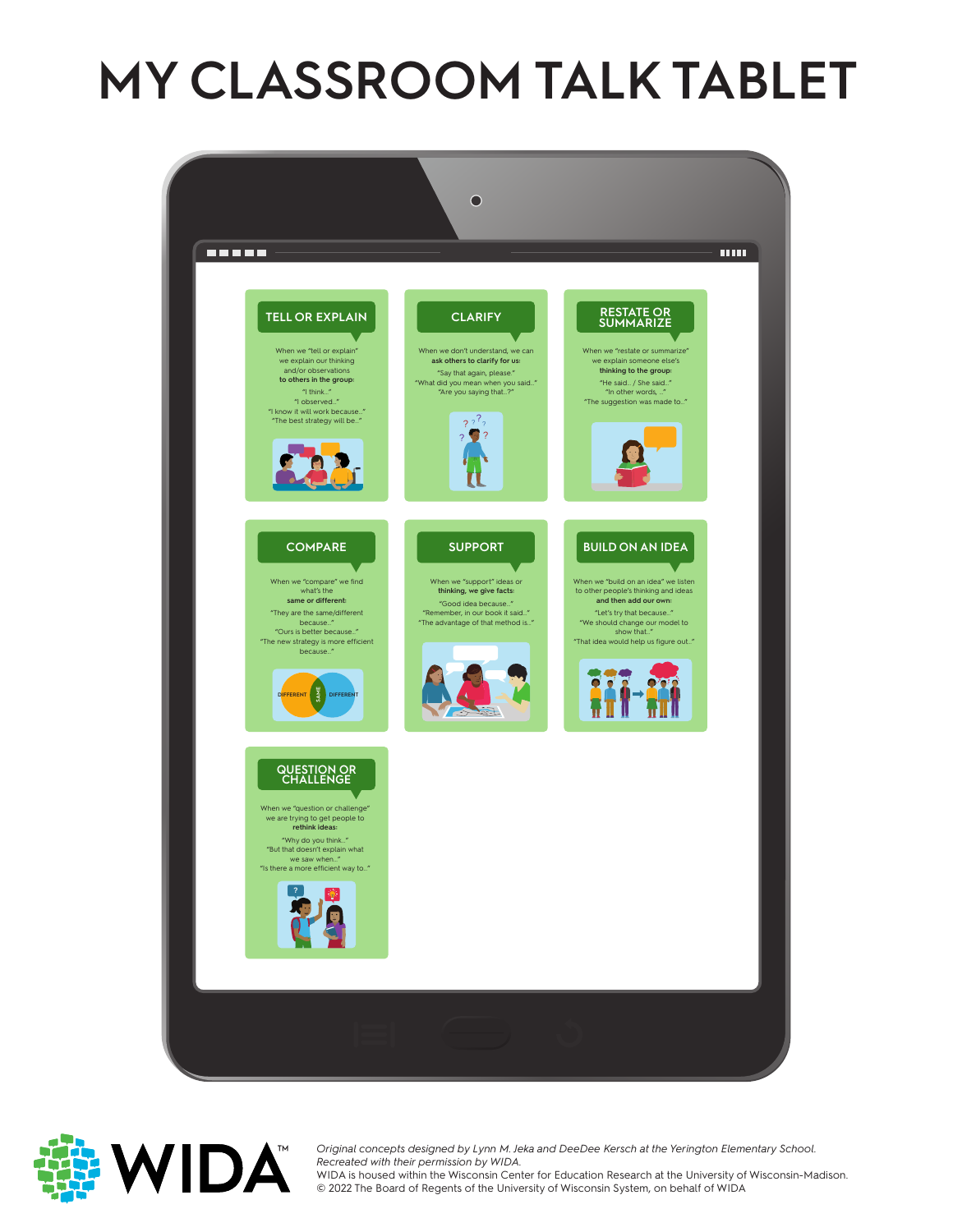## **TELL OR EXPLAIN**

When we "tell or explain" we explain our thinking and/or observations **to others in the group:**

"I think…" "I observed…" "I know it will work because…" "The best strategy will be…"





Original concepts designed by Lynn M. Je<br>Recreated with their permission by WIDA. *Original concepts designed by Lynn M. Jeka and DeeDee Kersch at the Yerington Elementary School.*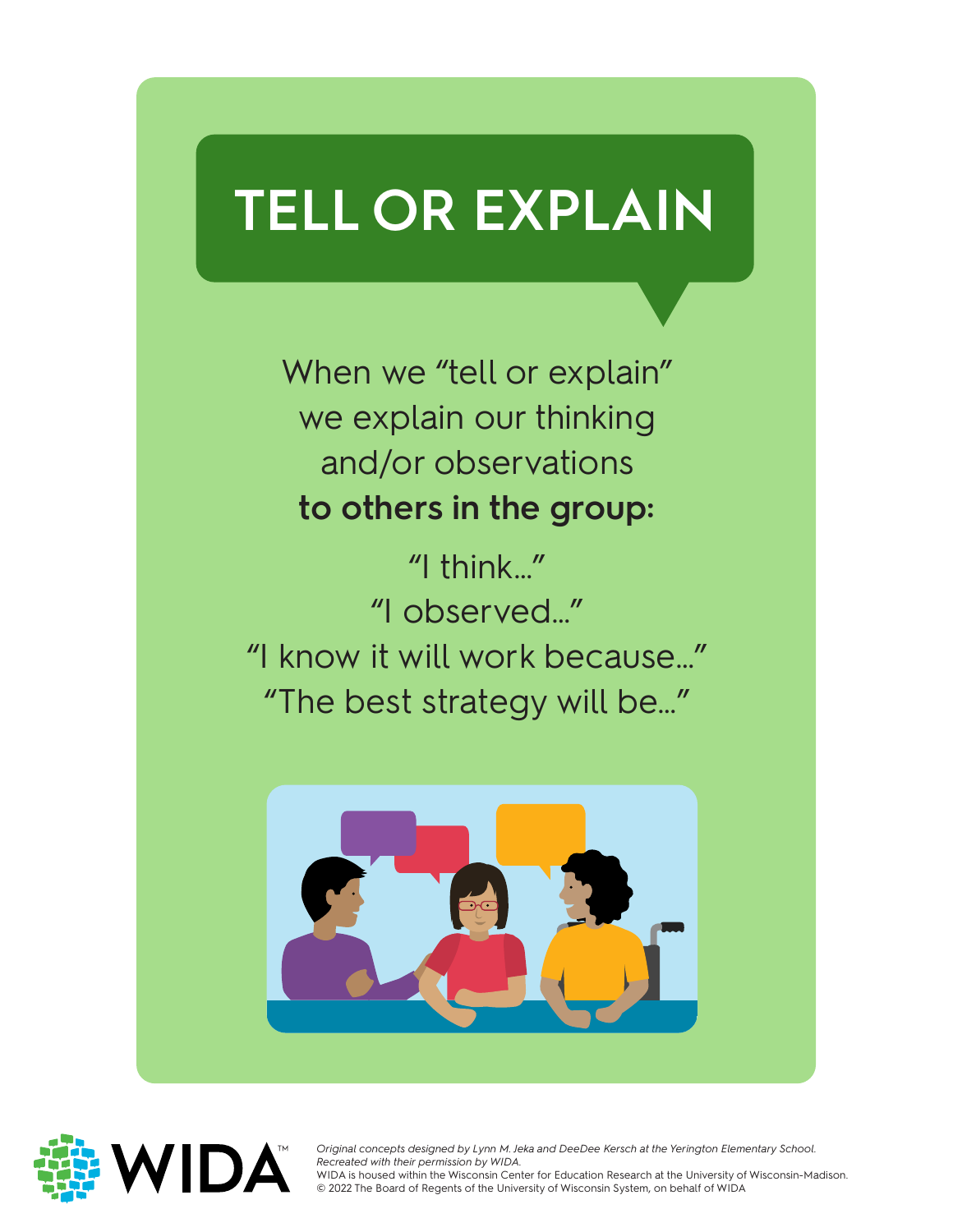

When we don't understand, we can **ask others to clarify for us:**

"Say that again, please." "What did you mean when you said…" "Are you saying that…?"





Original concepts designed by Lynn M. Je<br>Recreated with their permission by WIDA. *Original concepts designed by Lynn M. Jeka and DeeDee Kersch at the Yerington Elementary School.*  WIDA is housed within the Wisconsin Center for Education Research at the University of Wisconsin-Madison.

WIDA is housed within the Wisconsin Center for Education Research at the University of<br>© 2022 The Board of Regents of the University of Wisconsin System, on behalf of WIDA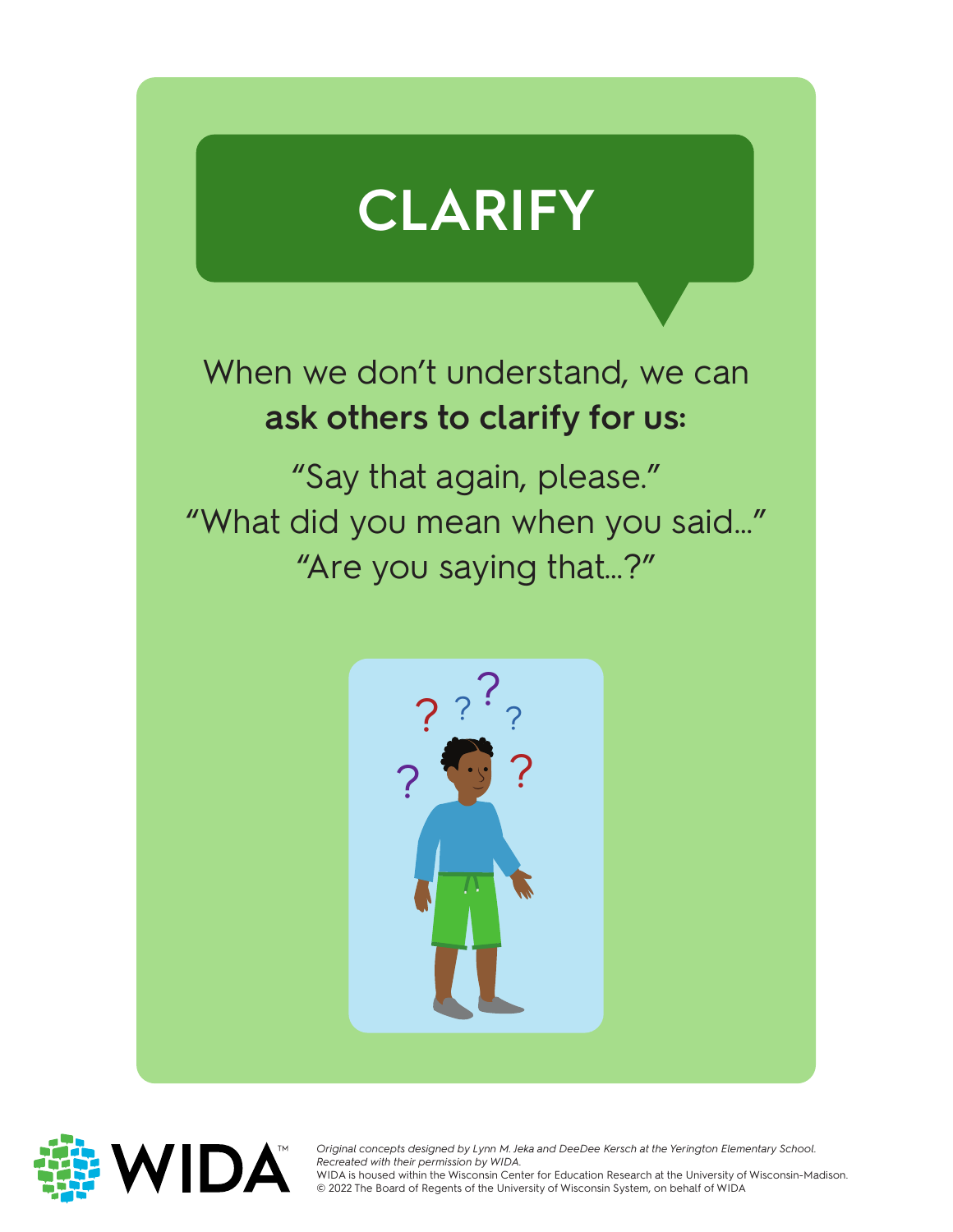### **RESTATE OR SUMMARIZE**

When we "restate or summarize" we explain someone else's **thinking to the group:**

"He said… / She said…" "In other words, …" "The suggestion was made to…"





Original concepts designed by Lynn M. Je<br>Recreated with their permission by WIDA. *Original concepts designed by Lynn M. Jeka and DeeDee Kersch at the Yerington Elementary School.*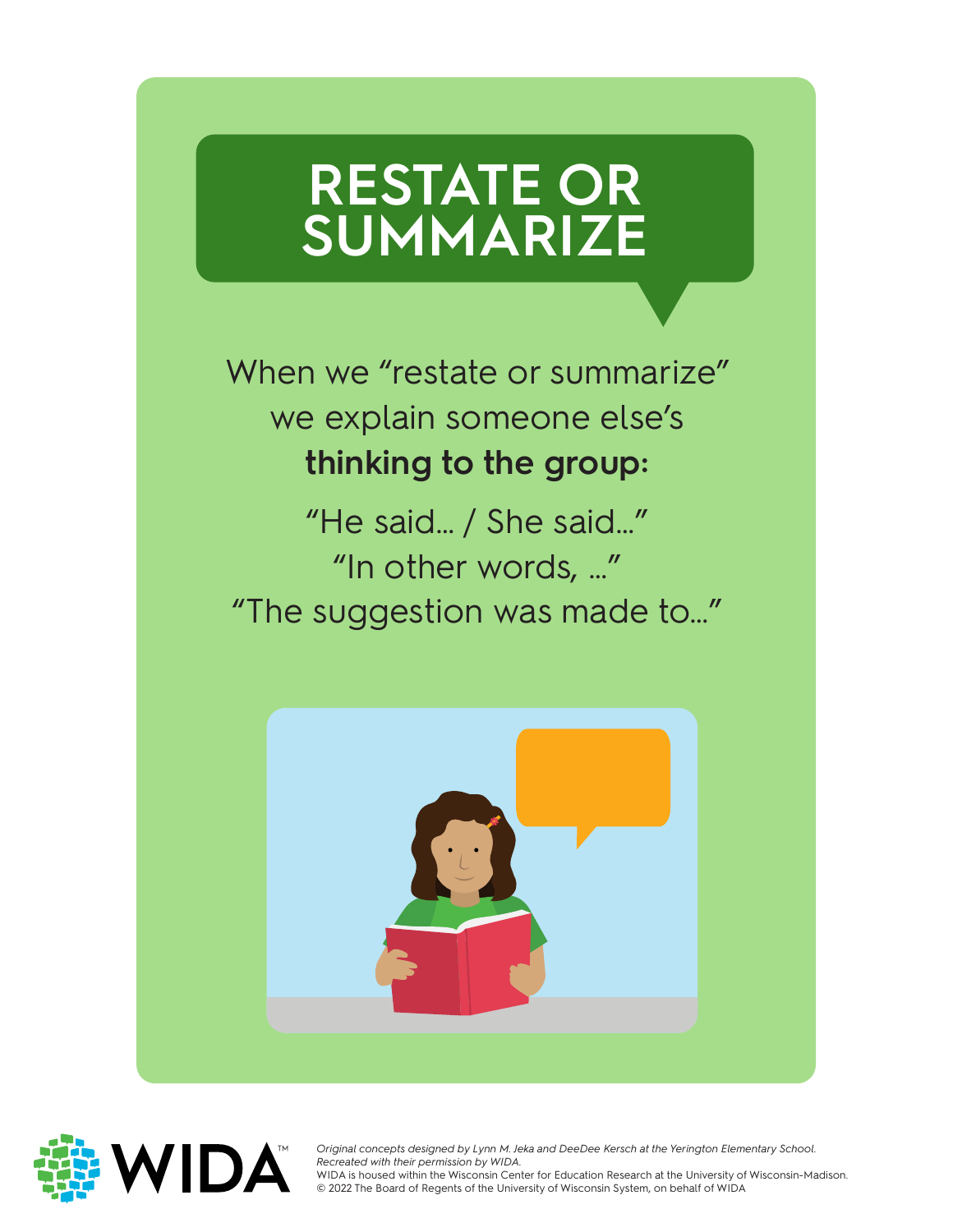

When we "compare" we find what's the **same or different:**

"They are the same/different because…" "Ours is better because…" "The new strategy is more efficient because…"





Original concepts designed by Lynn M. Jeka and DeeDee Kersch at the Yerington Elementary School.<br>Recreated with their permission by WIDA. *Recreated with their permission by WIDA.*

WIDA is housed within the Wisconsin Center for Education Research at the University of Wisconsin-Madison.<br>© 2022 The Board of Regents of the University of Wisconsin System, on behalf of WIDA © 2022 The Board of Regents of the University of Wisconsin System, on behalf of WIDA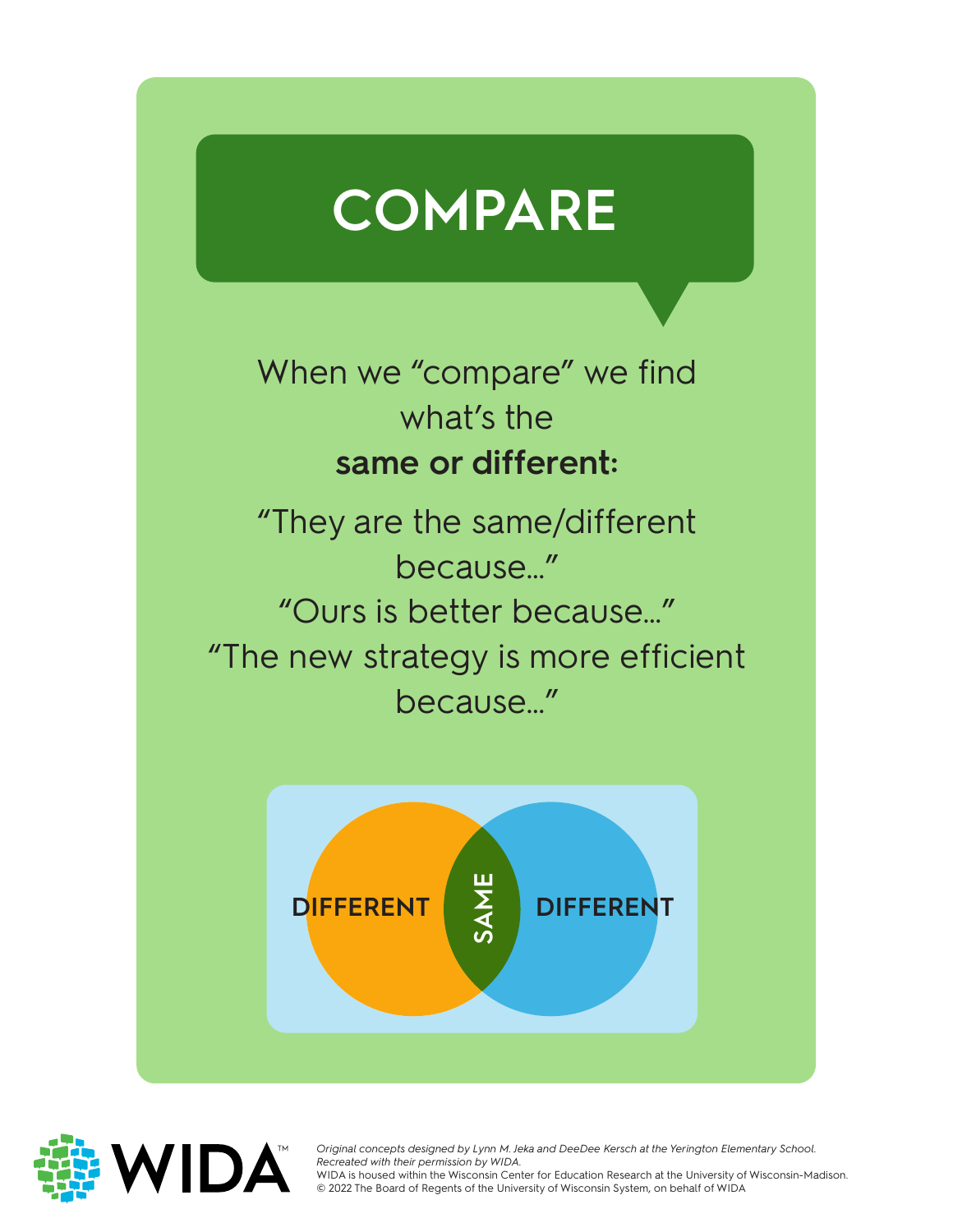## **SUPPORT**

#### When we "support" ideas or **thinking, we give facts:**

"Good idea because…" "Remember, in our book it said…" "The advantage of that method is…"





Original concepts designed by Lynn M. Je<br>Recreated with their permission by WIDA. *Original concepts designed by Lynn M. Jeka and DeeDee Kersch at the Yerington Elementary School.*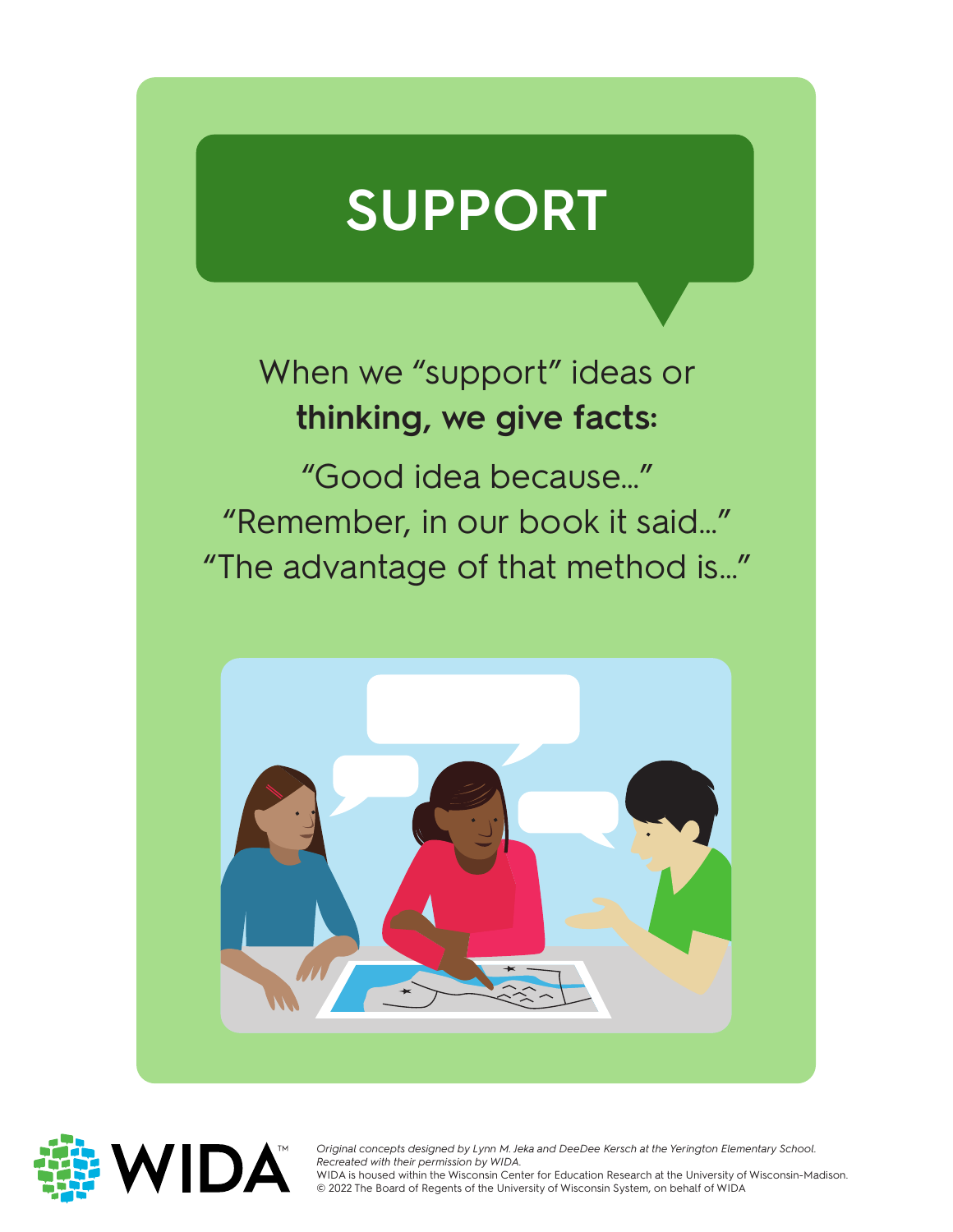# **BUILD ON AN IDEA**

When we "build on an idea" we listen to other people's thinking and ideas **and then add our own:**

"Let's try that because…" "We should change our model to show that…"

"That idea would help us figure out…"





Original concepts designed by Lynn M. Je<br>Recreated with their permission by WIDA. *Original concepts designed by Lynn M. Jeka and DeeDee Kersch at the Yerington Elementary School.*